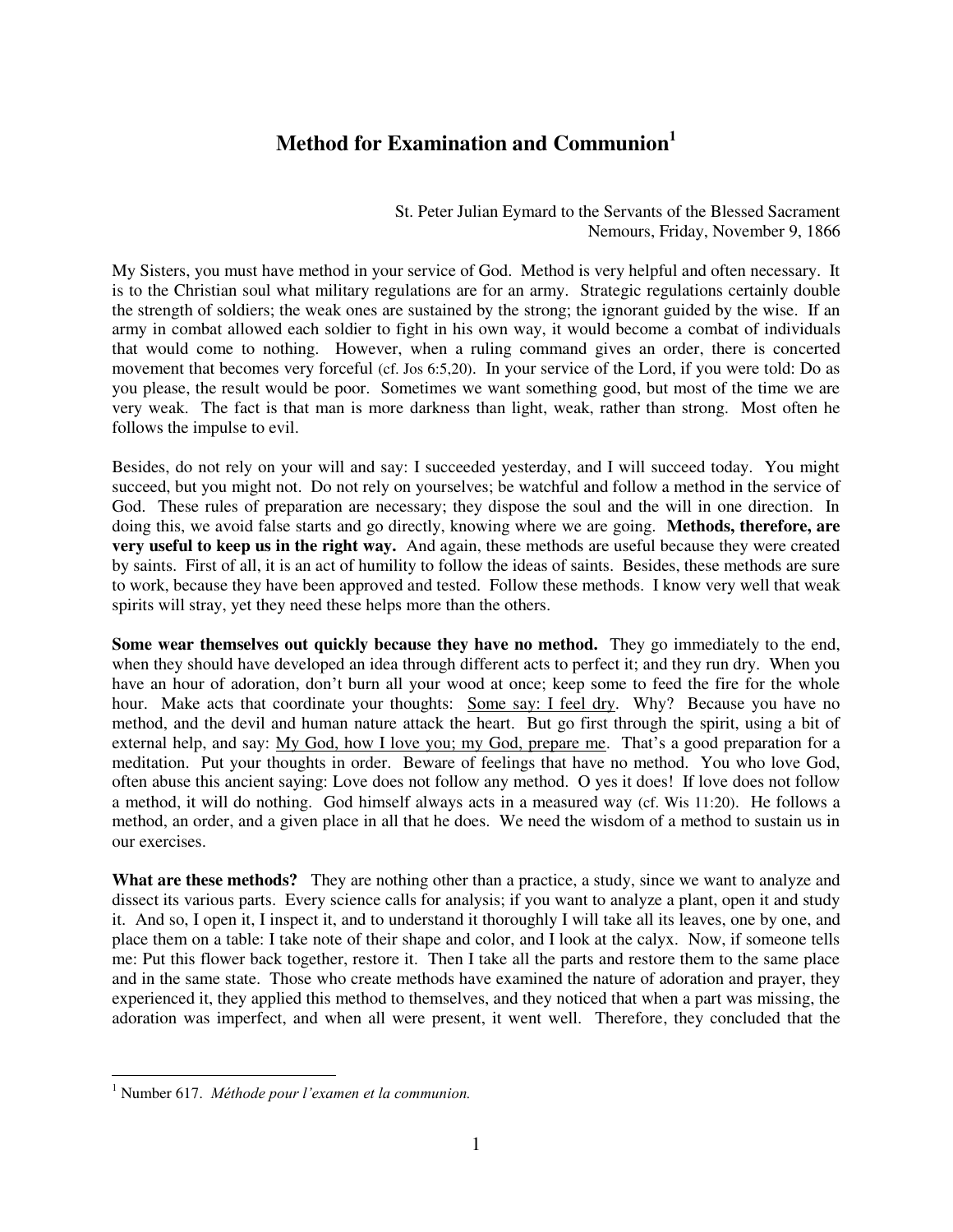gathering of all these acts was necessary. **My Sisters, you need a method for your examination [of conscience], your adoration, your Communion, your Office, and for all your exercises.** 

First, the examination. St. Ignatius<sup>2</sup> retained this from the Benedictines. He includes five acts that are summarized in these words: [ ] Therefore, **every examination is composed of five acts**:

1. [ ] **Adore God** in order to recollect oneself. It is an accounting of something owed to God: My God, I adore you; I will make my examination.

2. *Gratias age*. **Act of thanksgiving.** Give thanks to God for his goodness, for he gives us the grace to act well.

3. *Pete lumen*. **Ask light from the Holy Spirit:** I can do nothing: help me to know my sins.

4. [ ] **Reflect on your acts.** Examine your conscience on your duties towards God, your neighbor, and yourselves. Make your examen on deeds and rules, not on passing thoughts. Examine yourselves on your duties, nothing else – your duties towards God, your exercises, your adorations above all, then your Office, your Communion, your Mass, and the rest, the rosary, etc. After one's duties, consider the opposite: did you have any temptations against faith, against hope, against charity? – If you don't know, let it go. Examine your thoughts: see what your thoughts have been  $-$  if you're not aware of any, then move on; don't become scrupulous. After looking at God, then look at your rule, your vocation, the schedule. This should be positive: the schedule of work and community regulations. Did you commit any fault, or receive some correction during the day?  $-$  Oh yes, I had some: I spoke and lacked charity.  $-$ See if you offended God, if you were tempted, if you felt some evil. – But I feel nothing. – Then you did not consent, let it go. – What if I had consented…! – With "if's" and "but's" we can examine ourselves for an hour, and achieve nothing.

**Then, my good Daughters, after the rules, look at your charity towards your neighbor**. If you caused her some sorrow, if you were impatient. If you have no remorse, if you recall nothing, pass on – sin makes a wound on the soul, and you would feel it if you had it. Don't waste time on what is not real. I beg you examine your conscience on your acts and not on your thoughts and your feelings. You have been told that you commit sin only if the law is definite, if the deed is real – if you go into the negative, you'll never get out. When you commit a sin, you'll know it. – Perhaps my conscience is not delicate enough. – I don't know, but you have faith. And you cannot always be near the Good Lord without feeling something, the moment you have offended him. You know very well the promises that you made to the Good Lord.

**After reflection comes** *Propone*. Stir up genuine contrition in your heart. If it does not come, ask for it. Before confession and Communion, say: My God, give me sorrow for my sins; I don't want to go to hell, I don't want to be separated from you, I detest sin. That's contrition, and a good one. – But, I feel nothing. – True contrition is not felt. Everyone complains that they don't have contrition, that they don't

 $\overline{a}$ 

<sup>&</sup>lt;sup>2</sup> "The Ignatian method comprises the following points: The first point *(gratias age)* is an act of gratitude for the general and particular benefits received. The second *(pete lumen)* is a prayer to obtain the grace to recognize our faults and to correct them. The third *(discute)* is an exact review of the sins that we committed during the day. We require from our soul a strict account of all that we thought, said, and did hour by hour, or from one work to another, since we woke up. We will follow the same order and method already explained in regard to the particular examen. The fourth *(dole)* consists in asking pardon from God for the sins that we committed. In the fifth *(propone)*, we propose to correct ourselves with the grace of God" *Manrèse. Les Exercices spirituels de saint Ignace mis à la portée de tous les fidèles*, (*Manresa: The Spiritual Exercises of St. Ignatius made accessible to all the faithful)* H. Pinard de la Boullaye, S.J. Beauchesne,  $46^{th}$  edition, 1948, p. 349-350.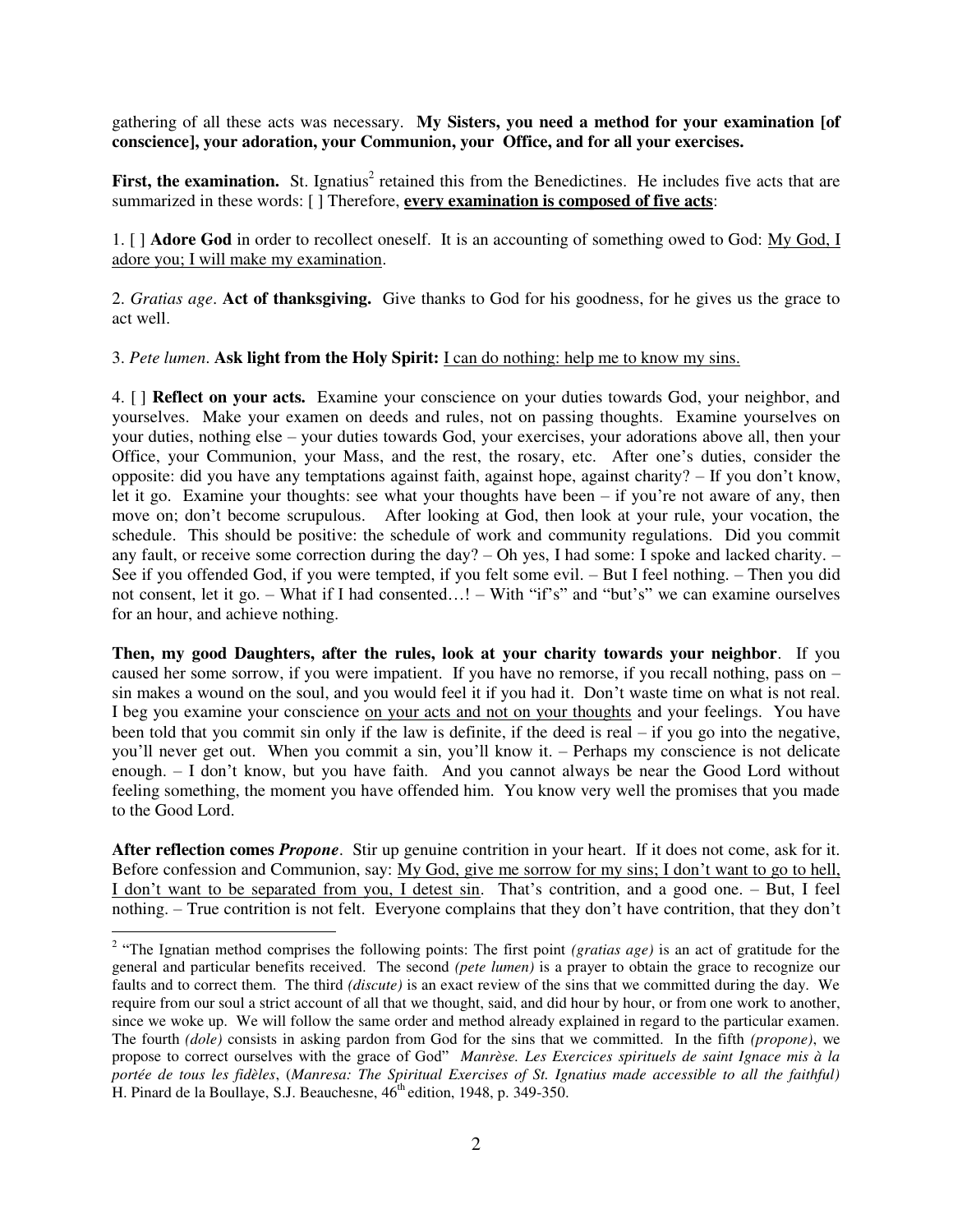feel the love of God. You are not different from the rest of the world. […] I assure you that as we make progress in life, we lose our spiritual feelings. That is your examen: do it like that at night. So now, I repeat: the examen is composed of five acts: [ ]

**What about the morning?** – Do the same thing, except the final act is different. Turn to adoration, thanksgiving, calling for the light of the Holy Spirit, then the act of foresight: this is what's different. Look at your sins of yesterday, your monthly resolution, what you fail to do most of the time, and then say: I have this sacrifice to do today; I must get ready, I must give my self, and then ask for strength. Where are your failures against the rule? At noontime, look back. This is a review, a renewal, a pause when we ask ourselves: Did I carry out what I promised this morning. Did I practice my monthly resolution? Did I do it? Oh! I will try harder. This noon examen is very wise: if we forget ourselves in the morning, at noon we reproach ourselves, and we quickly come back.

Military discipline does not rely only on commands and repeated corrections. An inspector checks to see if a given order has been followed, but that's not enough. A second one will check if the first one came. This assures the order is carried out; if the first one misses, the second one supplies. In religious life, the morning plans the day, the noontime inspects, and the evening renders an account. My good Daughters, notice that your meditations are not the same as those of people in the world: adoration is an excellent meditation, but you need some corrective means. You are given these three examens with that in mind. Use them well. Five minutes in the morning and evening, with only a few minutes at noon. You need a method for self-examination. To claim otherwise is laziness. Without a method you will not succeed.

Next, comes Holy Communion. You must prepare yourselves carefully for Communion and make a thanksgiving methodically. Why? You do receive every day for no merit of yours – you no more than I and even less, since I am a priest only to take our Lord, and give him in Communion every day. You do this every day, and you don't have any right to this. Daily Communion is granted you out of kindness and charity, so that the heavenly Father may see his Son in you. You must prepare yourselves for Holy Communion; on one day you will succeed, while on another you will do badly. You must make acts. You have them in books; learn them. If you were closely united to God by an interior unction, I would tell you: Follow your grace; remain in it. But if you are in a state that requires effort to recollect yourselves, then take this method. I tell you that methods are excellent in times of dryness, aridity, and discouragement; use these methods and you will make an organized prayer; without it, you will become discouraged.

**How make this preparation?** Take your catechism if you want; this is a question of order. What are these acts? Here are the recommended ones: **We always begin with adoration**. This is how you adore: My God, I adore you in this sacrament. Then, add whatever you want: I believe that you are in this adorable sacrament ready to give your blood and life for me. – But I don't feel anything. – It's not necessary. **After faith comes humility.** Humble yourself. In the seminary we were given a book that asked: Whom are you about to receive? And the answer was: our Lord. This book was very good and well made. Therefore: My God, I am going to receive you in your adorable sacrament; I believe that it is you. Then turn to heaven, to the Eucharist. Pray, more than think: It is really you, yes; I believe it, although you are veiled. You who are so great and so good – it is really you.

I prefer this method to others because it is simpler. **Whom will I receive?** It is Jesus. After saying: I believe it, you naturally adore him. If asked: Who is this? It's the Pope. Immediately, you kneel. If I ask: **Whom will I receive?** Jesus: how good and beautiful he is. Then you immediately adore him, and naturally respect and homage to our Lord will follow. Then, who am I to receive him: he is there, waiting for me… **But who am I?** A miserable sinner, the trash of the world. **Who am I?** An ungrateful person who has offended you, who sense my extreme lack of devotion, and you are calling me to your banquet. My place is set, the feast is ready, and you are calling me. No, I don't deserve it and that's why I must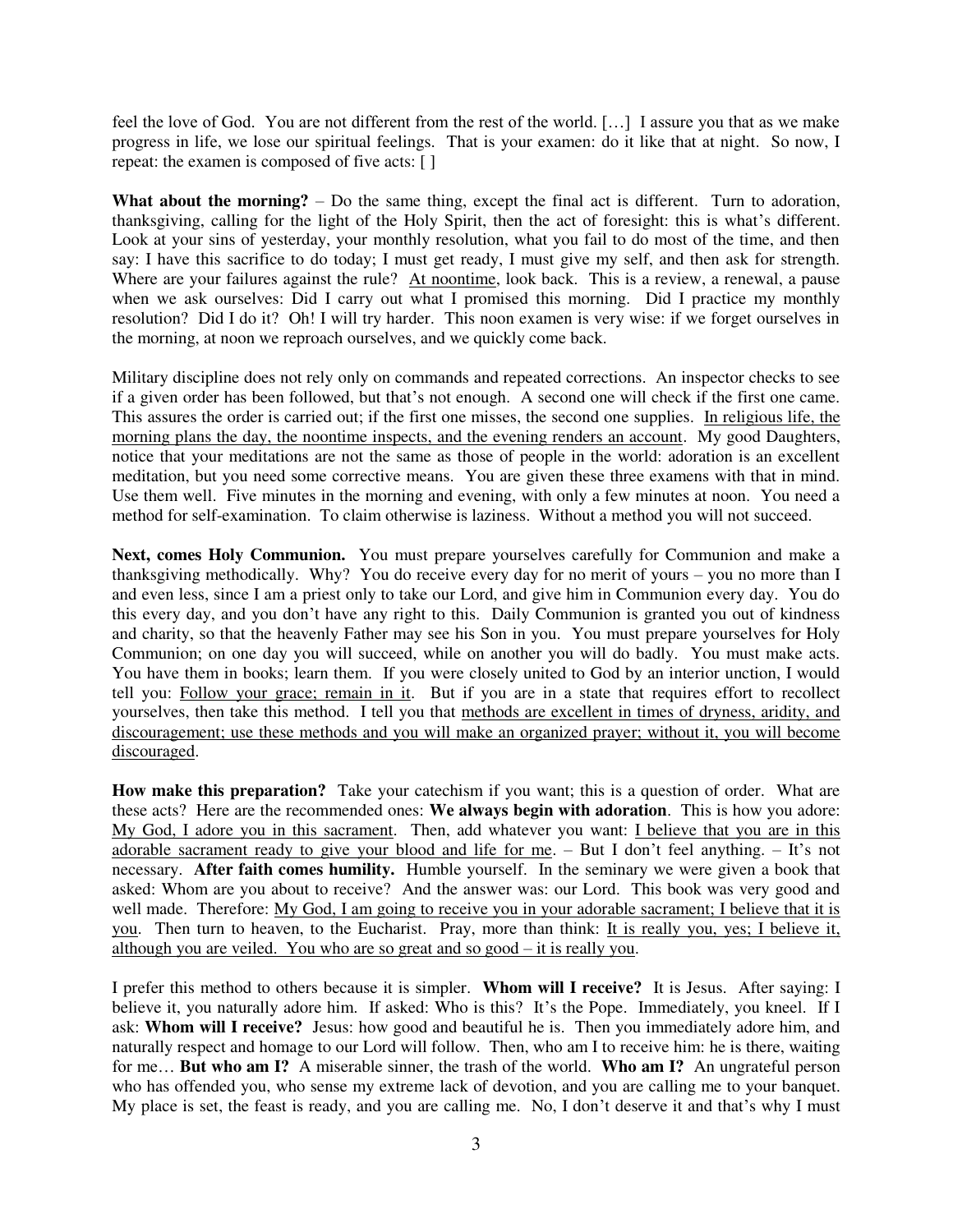ask: **Who am I?** And our Lord calls me: Come anyway to my feet; come. And he comforts me. And so, my God, you want me to go to you. I will go with confidence and love.

After this answer to "Who are you?" and "who am I?" add: I know that you are my father. I come to you. I know who I am, and yet you are calling me. I come with confidence and gratitude, with joy and love to get my bread of life, to get my salvation. What shall I do? I shall receive Jesus in my body, in my soul because I am hungry and I am sick. This is where our needs come in, and we have plenty to say. Then we say: What shall I give you in return? I have nothing to bring to you except my heart, my desire, and my hope to love you and to make you happy. And our Lord says: O yes, come. And then I plead: Only say the word and my soul will be healed (cf. Mt 8:8), say the word and I will find joy. Whom will I receive? Jesus Christ. – Who am I? An act of humility: As poor and miserable sinner, how shall I dare come to you? The Good Lord tells me: Come with confidence. Do I dare go there? And what shall I do? Because I am poor and weak, I will bring him my heart, my life, and my desire to love. Then it's finished. These are the five acts.

**Let's turn to thanksgiving. This is easy, since we already possess him.** In Communion, we start by recognizing our self in relation to God; while in thanksgiving we start with Jesus Christ in relation to our self. That is the story of Zacchaeus who throws himself at the feet of our Lord and gives him his goods to give to the poor, and then receives Jesus at a feast (cf. Lk 19:1-10). You possess our Lord; what will you do? The first thing is to recollect yourself in God: My God, I adore you in my body and in my soul, as my Savior and my God. Then give him the homage of all that you have: You are my God; everything belongs to you. It's time to welcome, to receive, and to rejoice. Then, reflect a bit on yourselves: How can you come to me, poor as I am – there is not even a chair for you to sit. That's the humility of gratitude of St. Elizabeth: *How does this happen to me, that the mother of my Lord should come to me?*  (cf. Lk 1:43) – This is what she says after having embraced the Blessed Virgin.

Begin with God: My God, how could you come to me? You must be very good, since you know me. In humble gratitude, praise his goodness. Secondly, how can I return a little of your love, and your gifts? You want my entire being. Then give yourselves, consecrate yourselves: My God, what can I do for you? From this flows our apostolate and our zeal. Then we leave our Lord, and we invite the Blessed Virgin, the angels, and the entire heavenly court to come and help us to give thanks. The entire heavenly court arrives, and we step back. We adore, we prostrate ourselves, and we render homage. This is followed by our astonishment: Look at who I am! Who could have invited you to come to me, poor as I am? And we rejoice. What can I do for you? And we give ourselves, we sacrifice ourselves by saying: This sacrifice that I have been holding back for a long time, today I can no longer refuse you  $-I$  give it to you. That's what thanksgiving is – remember it well. I'm giving you the path to follow. Add whatever you wish.

**What are the other methods?** This will be for tomorrow's conference. However, keep in mind that every time you are struck by some thought, a grace of recollection or something like it, you must put aside all methods, because you are then in an extraordinary state of grace that the Good Lord is giving you. **Before expressing your gratitude, are you recollected? Take great care not to go out of this state.** Except for such a grace, use a method. All graces do not equal its value, except for one – the grace of rich and consoling recollection that absorbs your attention and so fills your mind that you no longer think of anything else. Every time that you are in a movement of grace, of virtue, remain there and leave everything else. **Our Lord himself becomes your method,** your way – if you leave it, you would be foolish and dishonest.

Imagine that you find yourself face to face with the Pope in his waiting room. Will you not stay there at his feet? Will you ask him to wait before speaking until we are in the parlor? Of course not! Why pass through the anti-chambers when the Pope is there. Take him where he is, and don't ask to go to the last parlor. When our Lord wants to dispense you from making your preparation, why insist on doing it, since